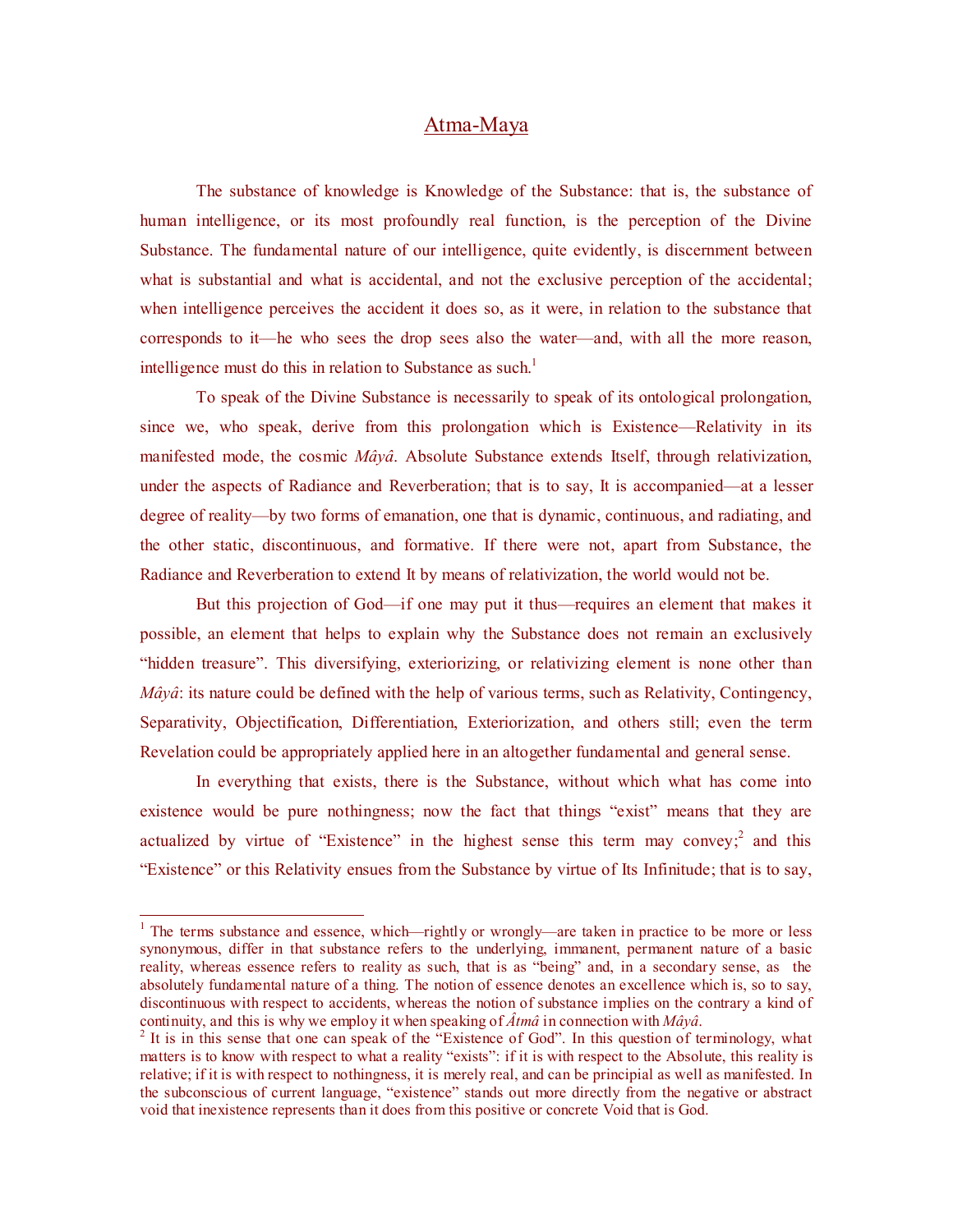Divine Reality would not be what It is if It did not comprise the paradoxical dimension of a kind of tendency towards a nothingness which obviously is never attained for nothingness has no other reality than that of providing, wholly indirectly, a point of reference which in itself can never be grasped or realized.

 There is a primary duality, which is the Substance and—principially within It but in fact outside its absolute Reality—there is Relativity or *Mâyâ*; now *Mâyâ* comprises the two aspects just mentioned, Radiance and Reverberation: the "Holy Spirit" and the "Son"<sup>3</sup> are actualized in and through *Mâyâ*. Expressed in geometric terms, the Substance is the center, Radiance is the cluster of the radii, and Reverberation, or the Image, is the circle; Existence, or the "Virgin", is the surface which enables this unfolding.

> \* \* \*

Divine *Mâyâ*, which is both metacosmic and cosmic, comprises essentially the following powers or functions: first, the function of separation or partibility—beginning with the scission into subject and object—the aim of which is the production of a plane of manifestation for the two consecutive functions, Radiance and Reverberation, to which motion and form correspond. Just as, in God, Relativity constitutes—though outside of absolute Substance—a plane for the actualization of Radiance and Reverberation as principles, so too it projects forth from this divine order—by projecting itself—another plane, that is distinctly more relative, namely the entire Cosmos. The same process of segmentation is then repeated within this Cosmos, down to that terminal point marked by the material world; and on each one of the planes thus projected in its descent—the angelic world, the animistic world, material world—it will manifest an appropriate mode of Radiance and Reverberation; there is no order of Relativity that does not comprise these two functions or dimensions. The element Substance is represented at each ontological or cosmic level according to an appropriate mode; and with all the more cause, pure Substance, or Substance as such, underlies each one of its secondary manifestations.

<sup>&</sup>lt;sup>3</sup> The opinion that the trinitarian relationships—or the hypostatic Persons—"constitute" the Absolute, is not inherent in Christianity; this opinion has come down to us from an Orthodox not a Catholic source, but it may be a "sublimation" rather than a strict definition. According to the Scholastics, Divine Reality is neither purely absolute nor purely relative, but it contains *formaliter eminenter* both absoluteness and relativity; nonetheless, theologians seem disinclined to grasp the full import of the two terms since they scarcely draw the conclusions entailed. We shall seize this opportunity to make the following remark: the fact that the hypostases possess a personal character—or are "Persons"—since Substance imparts to them its own Personality, in no wise prevents them from being, from another point of view or relationship, Modes of the One Substance, as Sabellius maintained.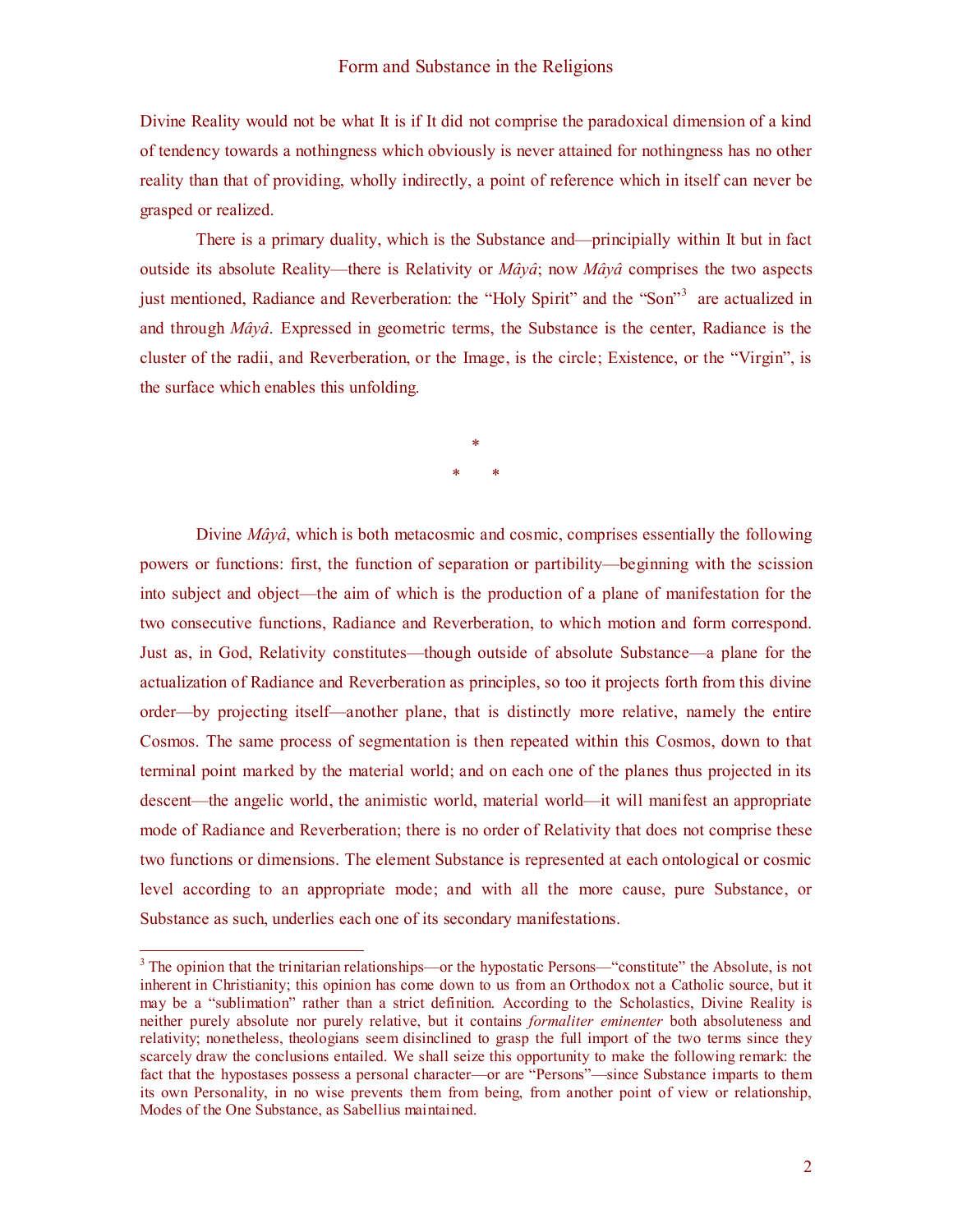In the material world, *Mâyâ* will be the plane of space and time; Substance will be ether; Reverberation or the Image will be matter; and Radiance will be the energy. But, needless to say, there are still far more restricted applications of the same symbolism; and inevitably so, given that all matter, all form, and all motion or change refer respectively to the three principles involved. The complementarity of "space-time"—or, in concrete terms, "extension-duration"—indicates moreover that there are, in Relativity or Ex-sistence as such,<sup>4</sup> two dimensions, the one expansive and conserving and the other transforming and destructive; whence the complementarities between the worlds and cycles at all levels of the Universe. Within God Himself, the element "Space" is *Mâyâ* inasmuch as it contains or conserves the possibilities, and the element "Time" is *Mâyâ* inasmuch as it transmits these to the world; the first aspect is intrinsic and contemplative, and the second aspect is extrinsic and creative; in other words, the first aspect of *Mâyâ* contemplates the undifferentiated groundedness of the possibilities in the Substance, whereas the second aspect enables the realization of these possibilities in view of their cosmic manifestation.

> \* \* \*

The role of Relativity is essentially to produce a succession of planes, hence the hierarchy of the universal orders; now it is important to understand that these planes or degrees are incommensurable, and the more so as they are closer to the Substance. There is no common measure, or almost none, between the material world and the animistic world, which envelops and penetrates it in some fashion, the possibilities of which vastly exceed those of space and matter; and this disproportion becomes nearly absolute when creation is compared to the Creator; we say "nearly" because metaphysically, but not theologically, these two planes can be equated by virtue of their common Relativity, that is to say, by being both determined by *Mâyâ*. Now *Mâyâ*, in its turn, becomes extinct before the absolute Substance, namely, before the Absolute as such; but this way of seeing things, necessarily falls outside the perspective of theology,<sup>5</sup> which, by definition, must consider the Divine Principle in relation to the world and, even more specifically, in to man. It is this very perspective, and the reality to which it refers, that has led us to have recourse, more than once, to the paradoxical notion of a "relative absolute"—an unavoidably ill-sounding but metaphysically useful expression.

 $\overline{a}$ 

<sup>&</sup>lt;sup>4</sup> We allow ourselves this orthographic neologism in order to indicate clearly that what is at issue here is not existence in the current sense of the term, which belongs to cosmic manifestation.

<sup>&</sup>lt;sup>5</sup> Nonetheless, a Meister Eckhart is perfectly aware of this mystery and he is doubtless not alone in this in a scholastic and mystical setting.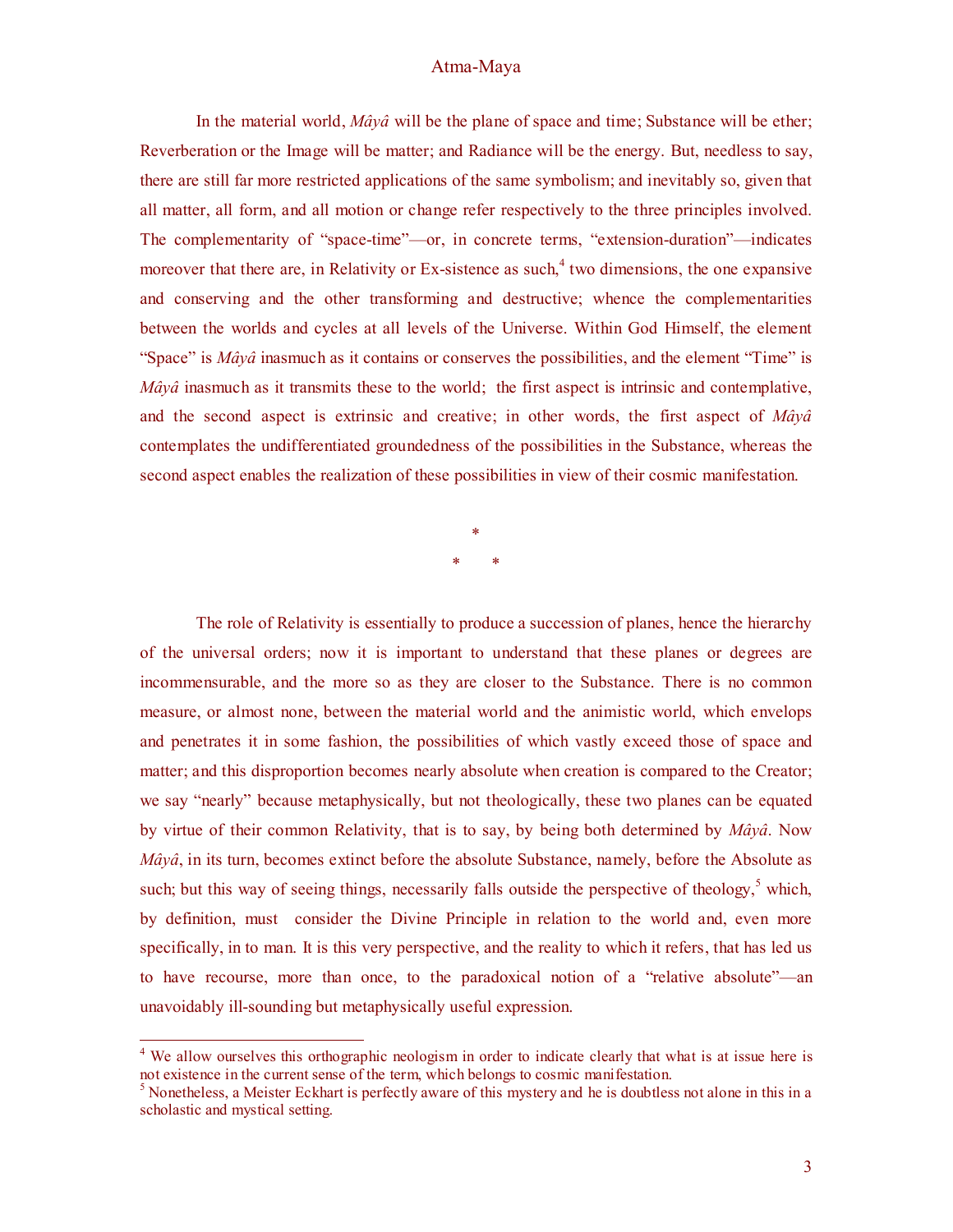### Form and Substance in the Religions

The error—which appeared in a monotheistic climate—of a Divine Freedom capable, by virtue of Its absoluteness, of not creating the world or of creating it free from any inner necessity, is repeated—on a lesser scale and in a more excessive way—in the Asharite error of a Divine Power capable, also by virtue of Its absolute character, of punishing the righteous and of rewarding evil-doers, "if God so willed". What is forgotten in the first case is that Necessity—not constraint—is a complementary quality of Freedom; $<sup>6</sup>$  and what is forgotten in the second case is</sup> that Goodness, hence Justice too—not impotence, nor subordination—is a complementary quality of All-Mightiness.<sup>7</sup> The necessity, for the virtuous man, to practice virtues, is not a constraint; with all the more reason, if God "must" do what His Perfection entails and "cannot" do what is contrary to it—namely, abstain from creating or from punishing the innocent—it is neither from lack of freedom nor from lack of power. The Goodness of God implies that He can be above His Justice, but not beneath it; His Freedom implies that He can create everything, but not that He cannot create at all. His transcendence with respect to creation is to be found in his undifferentiated Substance with respect to which there is no creation nor any qualities belonging to it.



In the celestial world, there is no place for those privative manifestations—or those "existentiations of the naught"—which one is entitled to call "evil". Evil as such originates only at the level of the animistic world and extends all the way to the material world; $<sup>8</sup>$  thus evil</sup> belongs to the domain of form and change. As we have had occasion to say several times, evil occurs as a result of the distance separating the formal world from the formless Principle: in other words, form contains by its very nature the danger of separation and of opposition with respect to the Principle or the Substance; when this danger is actualized—and it is prefigured in the separation and opposition entailed by existence—the element Radiance, having become illusorily autonomous, draws away from God, and the element Image, by making itself divine, becomes idol. Form is nothing other than individuation: now, the individual tends to seek his end in himself, in his own accidental nature and not in his principle, not in his Self.<sup>9</sup> The counter-shock

 $\overline{\phantom{a}}$ 

<sup>6</sup> Freedom refers to the Infinite, and Necessity to the Absolute.

<sup>7</sup> God is just, not because He *a priori* owes man some justifications, but because, being good, He could never be unjust.

<sup>&</sup>lt;sup>8</sup> According to the Quran, Satan is a jinn, not an angel; he is made of "fire", not of "light".

<sup>&</sup>lt;sup>9</sup> The devil was the first to say "I", according to some Sufis.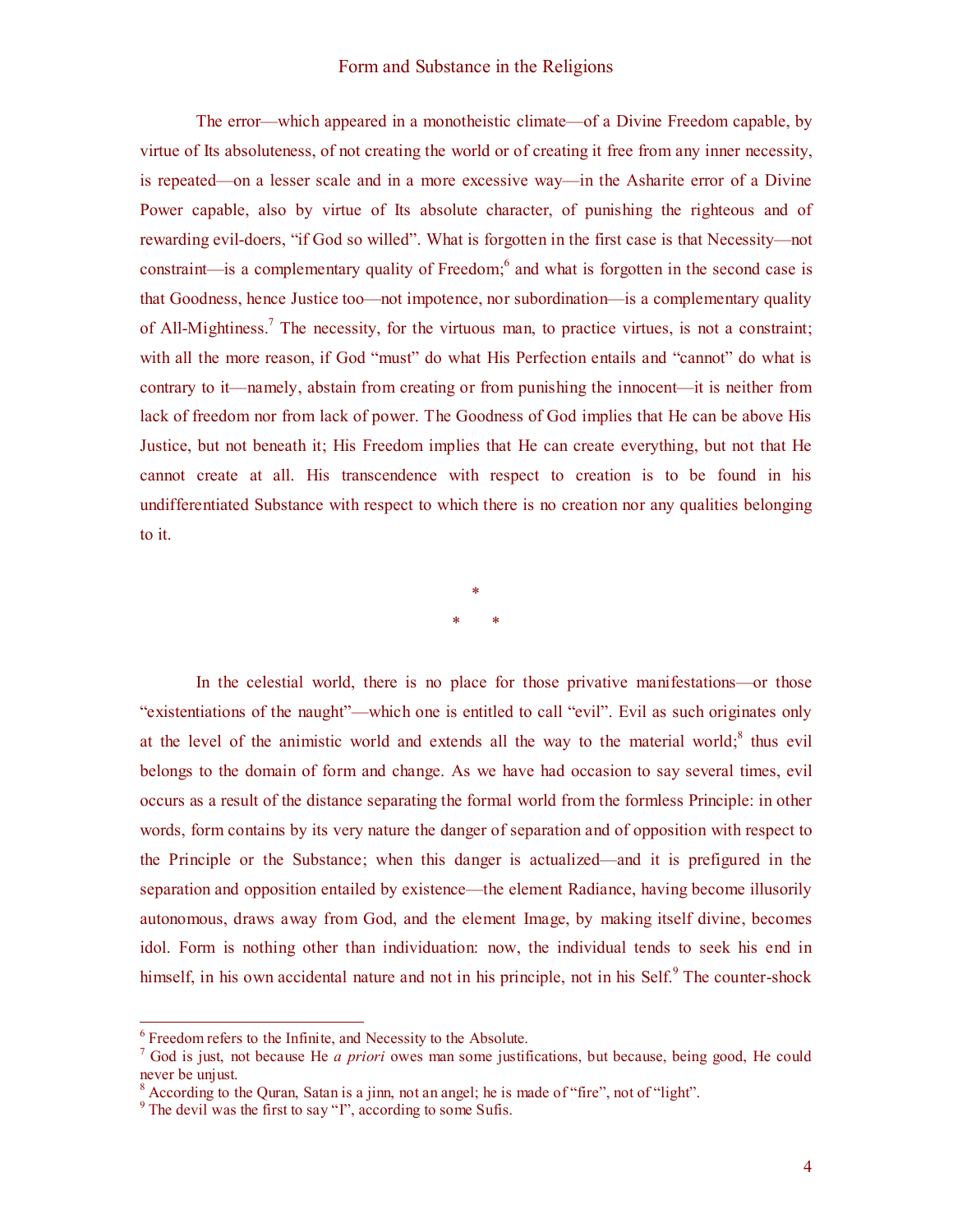is the presence among normal or perfect forms, or that are good in some capacity, of privative, false, and hence ugly or vicious forms, both on the psychic plane as well as on the physical plane; ugliness is the ransom so to speak of the ontological revolt. The tendency toward evil is Radiance deviated and inverted; the form of evil is the Image falsified and inverted in its turn; it is Satan and, consequently, it is vice or sin on all planes, not just on the moral plane.

Formal *Mâyâ*—which is not angelic and much less divine—exerts a coagulating, separative, and individualizing magic that, as a result, can be subversive in due course; the cause for this is that it has become too remote from the Principle or the Substance, that it has advanced too far in encountering nothingness even though nothingness is no more than a signpost or a direction and not a concrete reality. In a certain fashion, nothingness is the only metaphysical enigma precisely because it is nothing and yet can be the object of thought and even something towards which one can tend; nothingness is like the "sin of *Mâyâ*", and this sin confers upon *Mâyâ* an ambiguity that evokes the mystery of "Eve and Mary", or the "Eternal Feminine" which is at once seducing and saving.

This ambiguity, which is quite relative and far from being symmetrical, in no wise tarnishes *Mâyâ*; "I am black, but beautiful," says the Song of Songs, and also: "Thou art all fair, my love; there is no spot in thee"; the glory of Mary wholly effaces the sin of Eve, which is to say that with regard to the total breadth of Existence and, above all, with regard to its Divine Summit, there is no more ambiguity, and evil does not exist. Universal Existence, whose function is an innumerable play of veilings and unveilings, is eternally virgin and pure, while being the mother of all the reverberations issuing from the one Substance.

> \* \* \*

 In the Catholic sign of the cross a ternary is superimposed on a quaternary: while the content of this sign is indeed the Trinity, the sign itself comprises four stations—the fourth station coinciding with the word *Amen*. One could propose that this asymmetry or this inconsistency is compensated by the fact that the word *Amen* represents the prayer of the Church, and thus the mystical body of Christ considered as a prolongation of God; but one can also maintain that this fourth station of the sign belongs to the Blessed Virgin as Bride of the Holy Spirit and Co-Redemptress, that is, ultimately, as *Mâyâ* both human and Divine. This is in fact the meaning of the *Amen* itself given that it expresses the *Fiat* of Mary.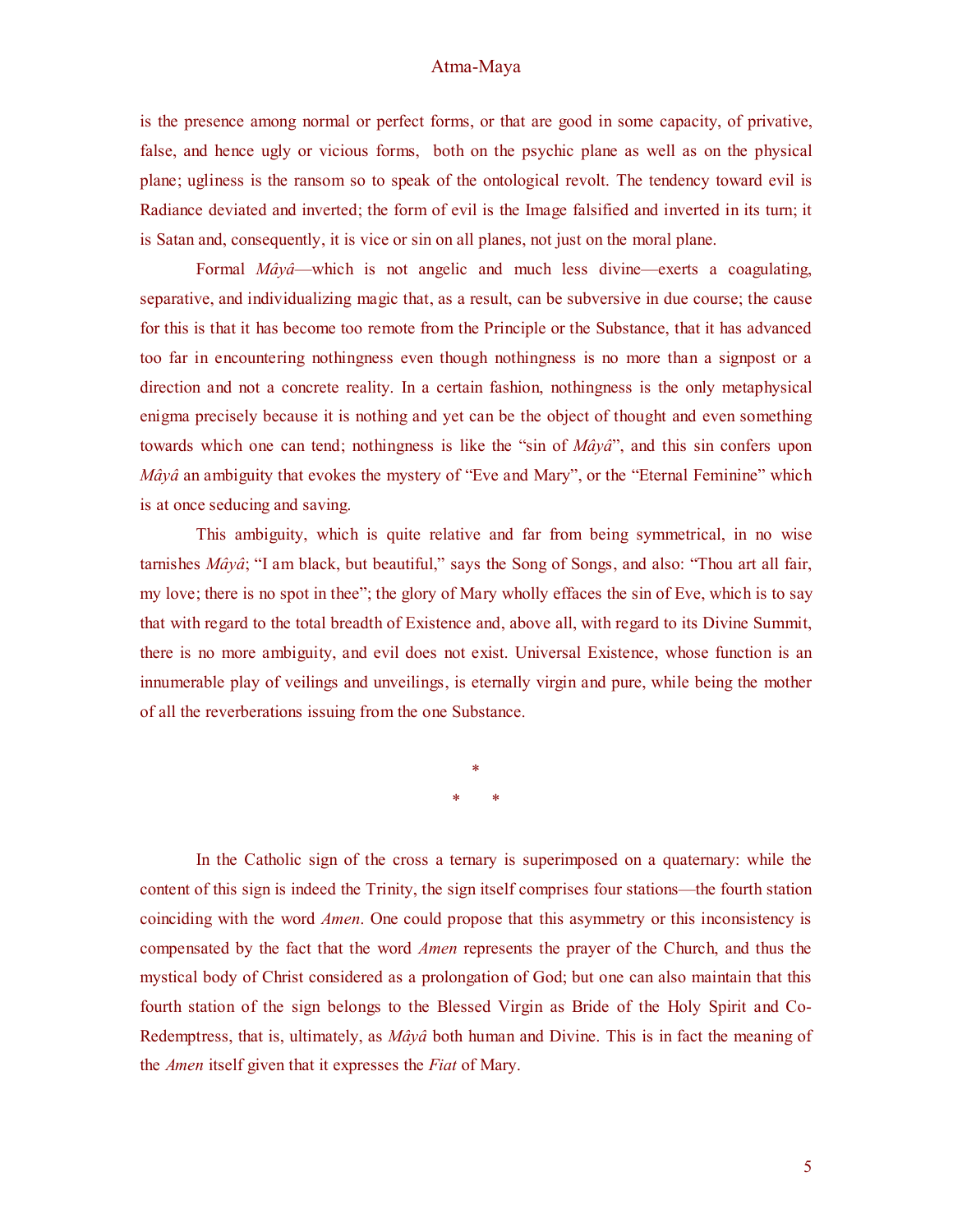### Form and Substance in the Religions

 The color black of the beloved in the Song of Songs, and found in many images of the Blessed Virgin, represents less the ambiguity of Existence, which is altogether very relative, than its "self-effacement":<sup>10</sup> in the Trinity, Relativity cannot be personified since it is the space, as it were, in which personification takes place; and likewise, in the Universe, *Mâyâ* is neither the Radiance nor the Image: it is the principle of projection or the container. On earth, we perceive things and changes; we do not perceive space and time directly. Even so, were Mary not a kind of hypostasis,<sup>11</sup> she could be neither the "Spouse" of the God-Radiance nor the "Mother" of the God-Image.<sup>12</sup>

 "In the name of the Father, and of the Son, and of the Holy Spirit, Amen"; this final word becomes a hypostasis by the very symmetry of the formula and the gesture indicating it. Cosmic *Mâyâ* is identified metaphysically with the Word of creation "Be!", and thus with the creative Act, of which it is the effectuation and thereby the hypostatic prolongation. Now "God is Love", and He "has created the world out of Love": He is Love in Its bipolarization as Radiance and Image—by virtue of *Mâyâ*—and He has created the world out of Love, thus through *Mâyâ* which is Love projecting Itself into the night-tide of the naught, or projecting Itself illusorily "outside God" so that even the naught might somehow be enfolded within Divine Reality.

 Love, whether within God or the Universe, comprises the poles of Goodness and Beauty: Beauty pertains to Form, Image, and Reverberation and Goodness to Energy, Act, and Radiance; all cosmic phenomena are derived from this polarity, whether directly or indirectly, positively or negatively, whether imparting or depriving. It is not the Divine *Mâyâ* that produces privative phenomena directly, for She bewails these from behind Her veil; It bewails these fissures which the diverse modes of evil or the absurd represent while being unable to avoid them since creative radiance implies finally, at its outermost limits, the possibility of subversive and corrupting remoteness. Evil is the ransom of Relativity or Existence; however, Existence compensates in

-

<sup>&</sup>lt;sup>10</sup> In the famous tale of Laylah and Majnun—he who sublimized the beloved inwardly to the point of forgetting the earthly Laylah—it is said that people reproached Majnun for loving a woman of so black a complexion; this is certainly not without meaning in the doctrinal context which holds our attention here.

 $11$  Theology is scarcely suited to take account of this mystery of Mary, for it can operate only with simple notions, clearly defined and concretely useful; in its philosophical dimension, it can refine but not surpass this structuring, though it can happen that, in spite of everything, it will incidentally step outside of this framework.

<sup>&</sup>lt;sup>12</sup> According to the revelations of Sister Mechthild of Magdeburg (13th century), the Blessed Virgin attests to her quality as Logos in these terms: "There I was the single betrothed of the Holy Trinity and mother of the sages, and I carried them before the eyes of God, lest they fall, as so many others did. And as I was thus mother to many noble children, my breasts filled with the pure and unmingled milk of true, sweet Mercy in such wise that I nurtured the Prophets, and they prophesied before God (Christ) was born" (*Das fliessende Licht der Gottheit*, 1: 22).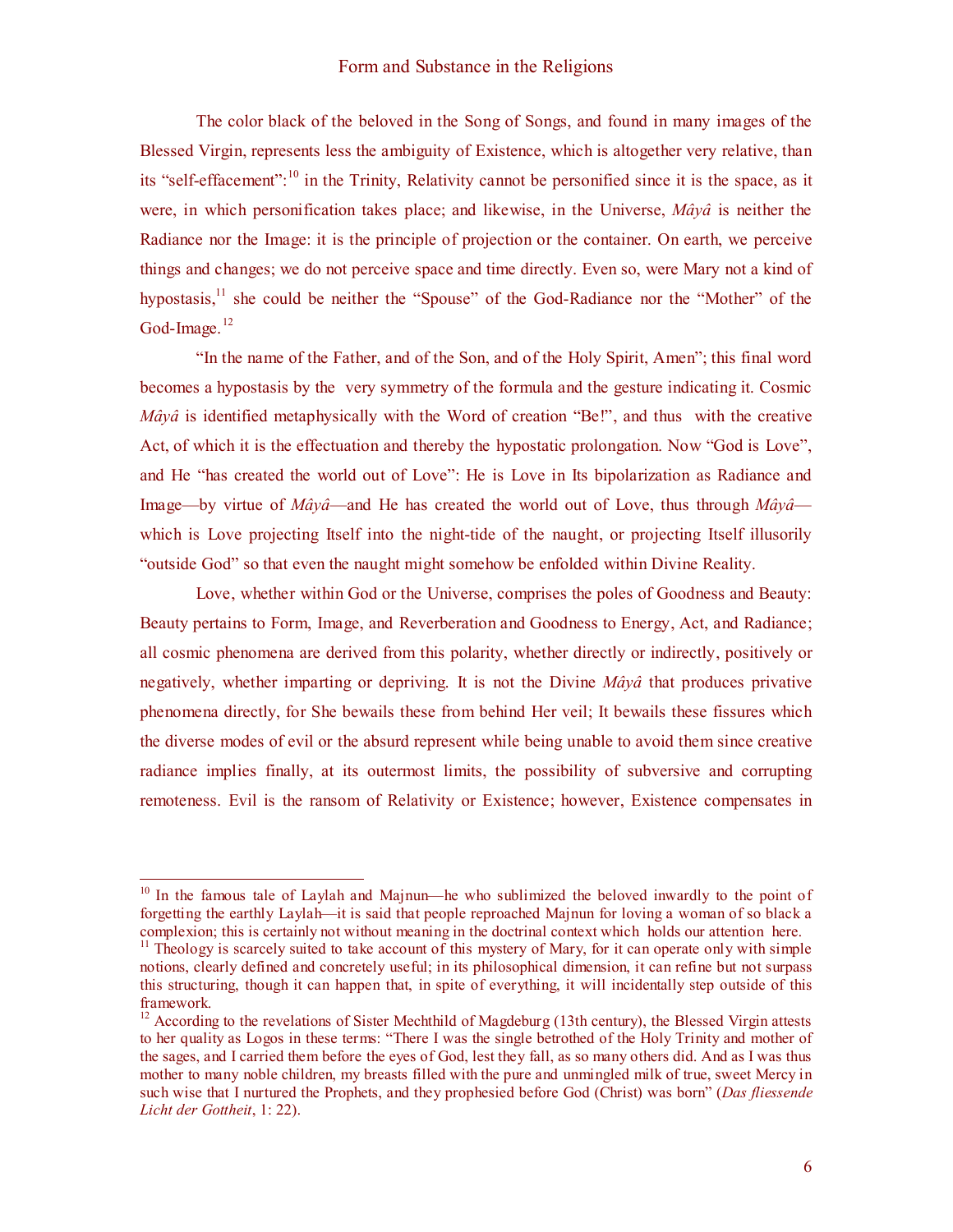advance for evil by its victorious Divinity; Eve is infinitely forgiven and made victorious in Mary.

 According to a Muslim tradition, Eve lost her beauty after the expulsion from Paradise, whereas Mary is the very personification of beauty itself: "And her Lord…vouchsafed to her a beauteous growth", says the Quran. But even if we do not have recourse to the Eve-Mary complementarity, by applying to Eve alone the symbolism of the ambiguity of *Mâyâ*, we can discern in Eve two defects, on the one hand, which are sin and loss of beauty, and on the other, two glories, which are reintegration into the Perfection and incorruptible beauty this glory confers on the elect. $^{13}$ 



 The whole cosmological problem unfolds according to the following sequence: the infinitude of the Divine Substance requires and produces Relativity or Existence; and Existence requires or produces—or by definition implies—Cosmic Manifestation; in so doing, however, it implies or carries in its wake the mystery of remoteness from God and thereby, incidentally, evil, for God alone is the Absolute Good. In other words, the apparent negation of this Good is bound to take place on a certain plane given that Divine Possibility has no limits. Evil, if it is real within limits that are nonetheless metaphysically illusory, is no more than a fragment of a greater good which, so to speak, compensates and absorbs it; in the very center of its existential possibility, a center that surpasses its accidentality, evil ceases to be; it is reabsorbed in an ever pure substance: within it, evil has never been.

 God is the Absolute Good who wants the relative Good, that is, the relativity that is the concomitant possibility of His own Good; however, the price of this relative Good is evil. The argument that the "good" is simply a moral notion and a mere matter of human appreciation fails to take into account two factors: first, that the Good is a universal reality of which moral good is but one application among others and, second, that to say something is a matter of human evaluation makes sense only on condition of not overlooking that man as such is by definition predisposed for making an adequate evaluation of things. Notions inherent in man's substance are

1

<sup>13</sup> As Dante said: "The wound which Mary closed and anointed, she who is so beauteous (*quella ch'è tanto bella* = Eve) at her feet opened and thrust" (*Paradiso* 32:4-6); Eve recovered in Eternity her primordial beauty. One might mention, too, that if Mary is *Mâyâ* in its immutable and inviolable reality, Eve then represents *Mâyâ* not only under its aspect of ambiguity but also of final victory, hence of fundamental goodness.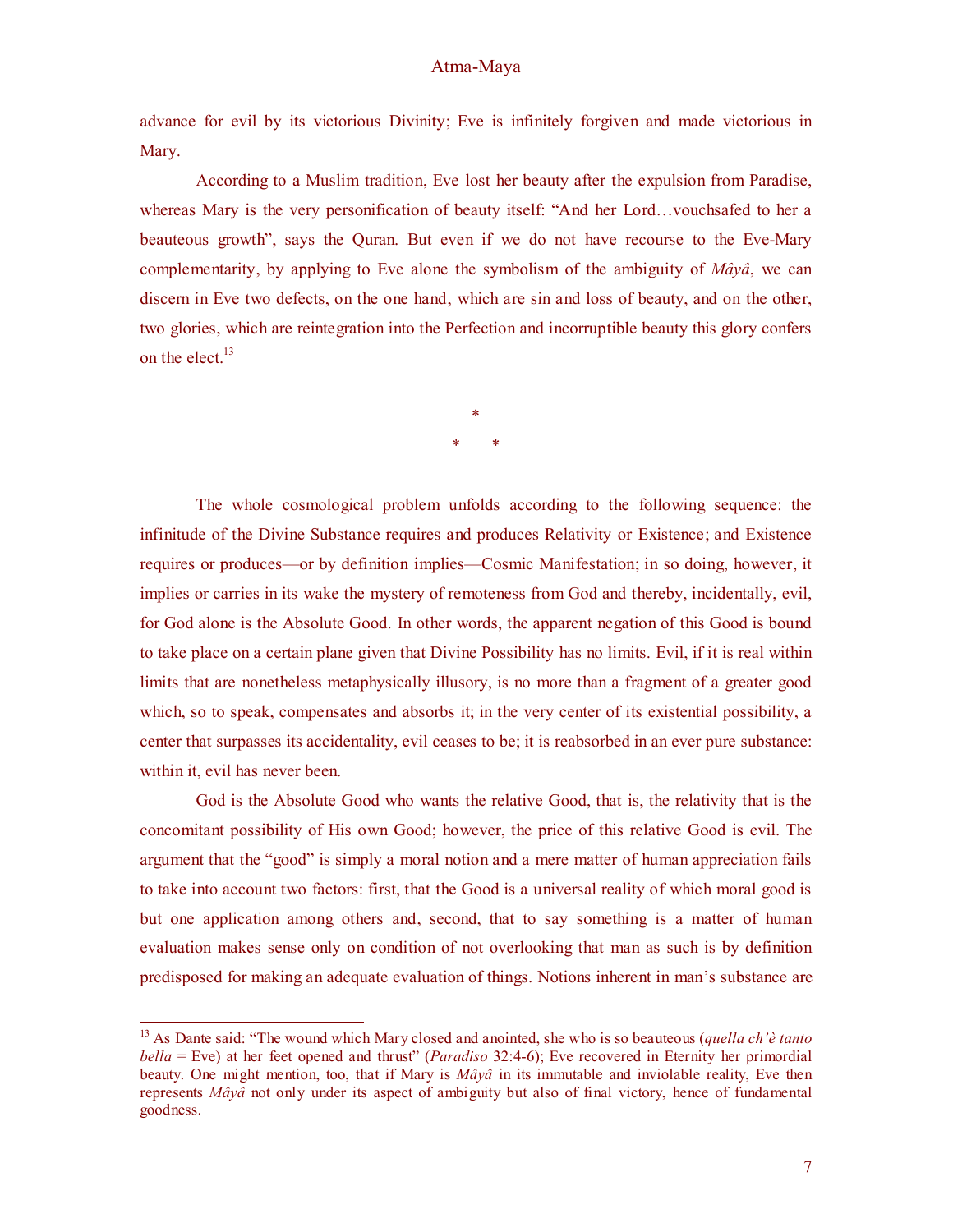### Form and Substance in the Religions

necessarily real; it is only the individual who, by applying them wrongly, can be mistaken. The fact that sentiment derives satisfaction from the notion of the good in no wise proves the inadequacy of this notion or that it is meaningless, or that it is the product of desire alone; the Good is not a value because man loves It; rather man loves the Good because It is a value. Or again: a value is not considered "good" because it is loved by man, but it is considered "good" inasmuch as it is objectively lovable by virtue of its qualities, whether direct or indirect, of truth and happiness. Now neither Truth nor Beatitude have been invented by man: the fact that man tends towards them intellectually, volitively or sentimentally does nothing to lessen their objective reality.

 The price of the relative Good, as we have said, is evil. Now it is absurd for man to accept or to desire the relative Good without by the same token accepting, not evil in such and such a form, but the inevitability of evil; every man, by definition, accepts and desires the relative Good in some form and, he must therefore accept the phenomenon of evil as the basis for finally rising above it. To be fully human is, on the one hand, to note and accept the ineluctability of the absurd and, on the other, to free oneself from the absurd by distinguishing between the accident and the Substance—a victorious discernment which is precisely the whole vocation of the human being. The earthly *Mâyâ* frees itself through man, for each separate liberation is something absolute which, from a certain point of view, achieves Liberation as such.

 The Substance is not only Supreme Reality but, as Such, It is also the Supreme Good, as we have said; now "it is in the nature of the Good to communicate Itself",  $^{14}$  and this ontological tendency provides an explanation, not only for Relativity—or "Ex-sistence"—as a hypostasis, which is therefore radiant and reverberant in God Himself, but also for cosmic existence, which by definition is also radiant and reverberant, though "outside of God". Thus *Mâyâ* is not only "illusion" as the *Advaitins* propose, but also the necessary concomitance of the Goodness inherent in the Absolute Real; in other words, if the Substance is good, It must project *Mâyâ*; and if God is good, He must create the world. What follows from this causality is that *Mâyâ* is good; were it not so, it would have no place in God and could not proceed from Him. And if *Mâyâ* is good it is because, in a mysterious though not inconceivable fashion, it is "not other than God".

 $\overline{a}$ 

<sup>&</sup>lt;sup>14</sup> *Bonum est essentialiter diffusivum sui*, according to the Augustinian principle, which proves moreover that creation is not an "absolutely gratuitous act" and that Platonic emanationism is in no way opposed to the intrinsic Freedom of God. And likewise, this *hadîth qudsî*: "I was a hidden treasure and wished to be known; thus I created the world."